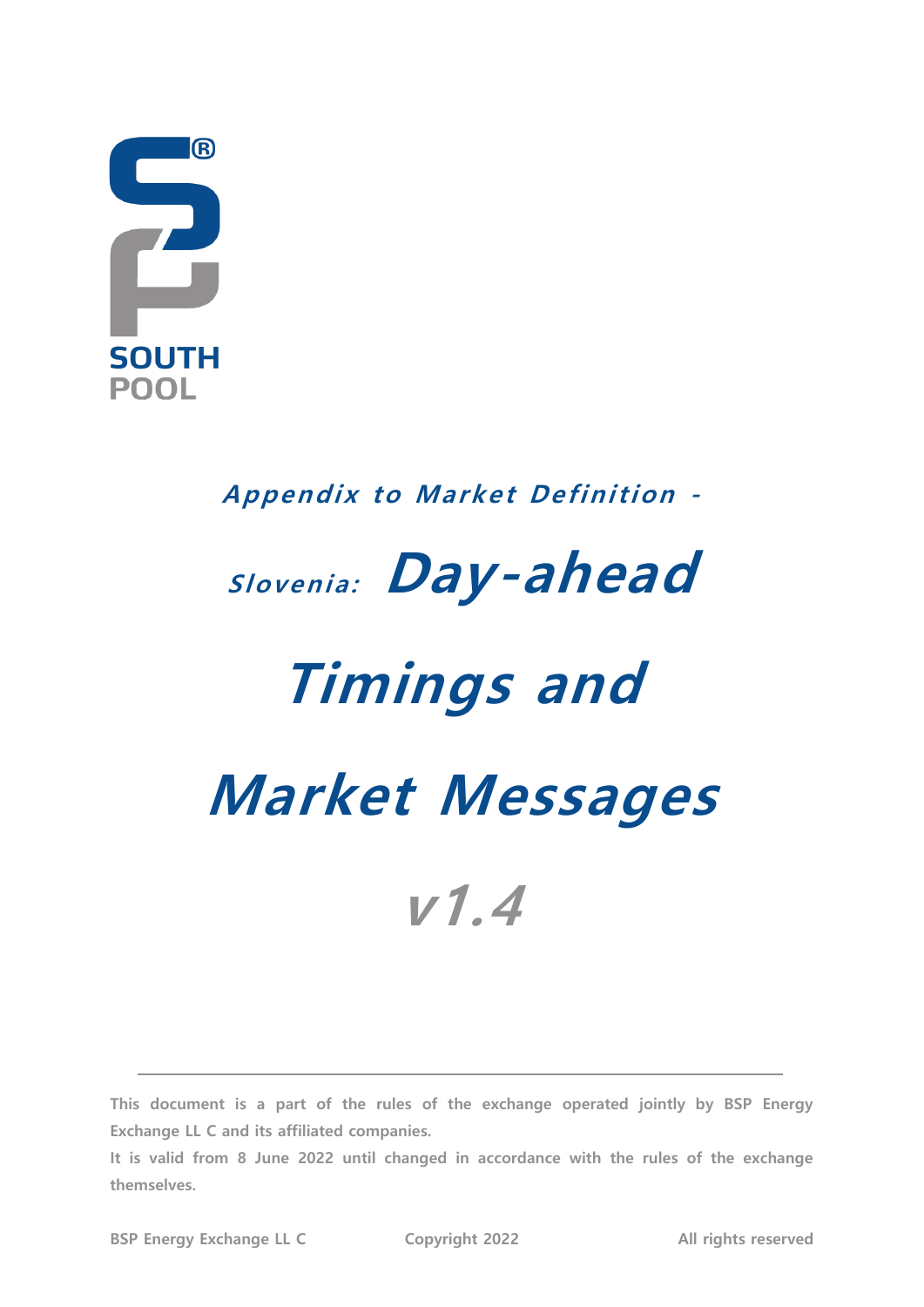

v1.4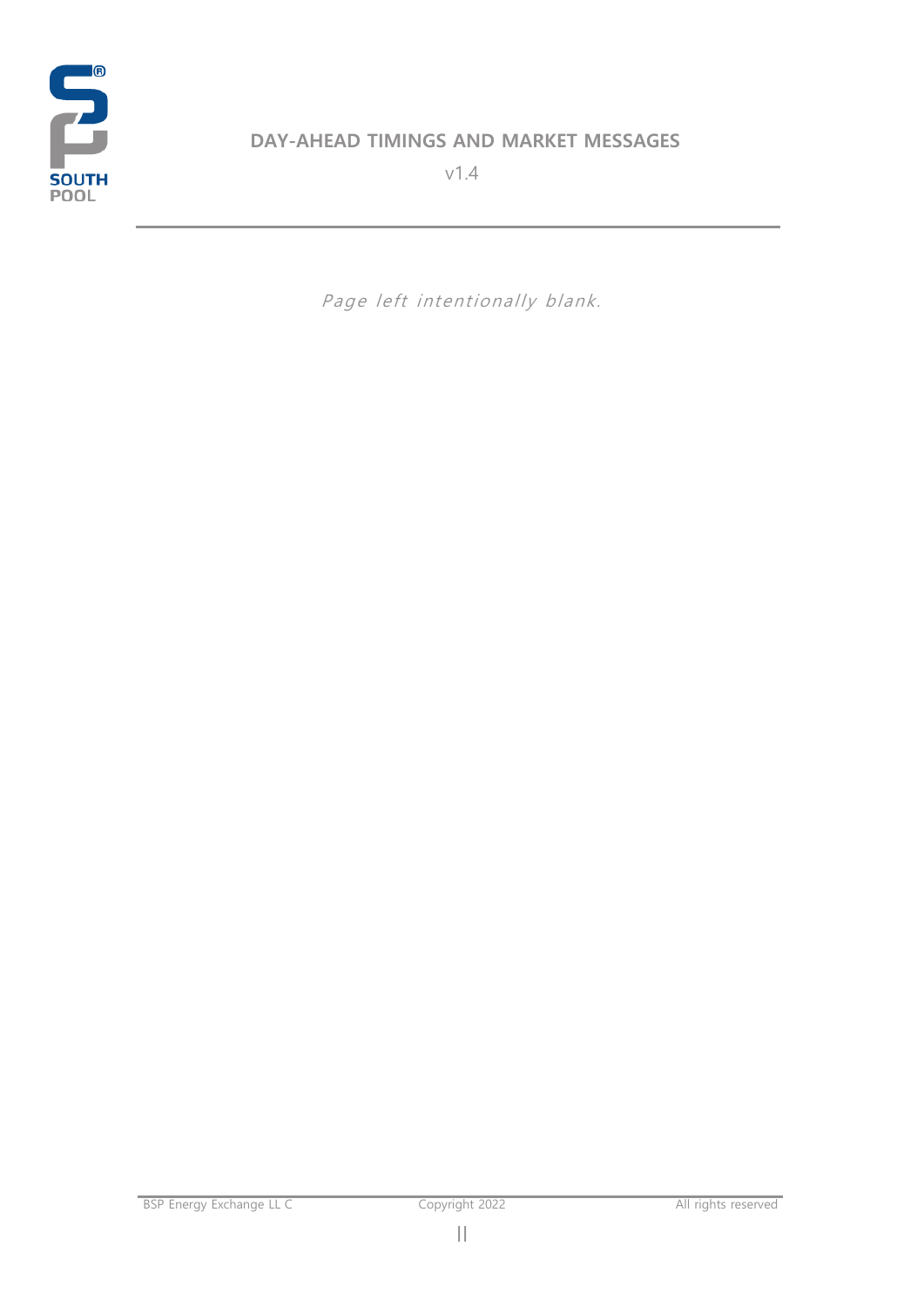

 $V1.4$ 

## <span id="page-2-0"></span>**Table of Contents**

| 4.6 Declaration of Partial or Full Decoupling Known in Advance (at 10:30)  12 |
|-------------------------------------------------------------------------------|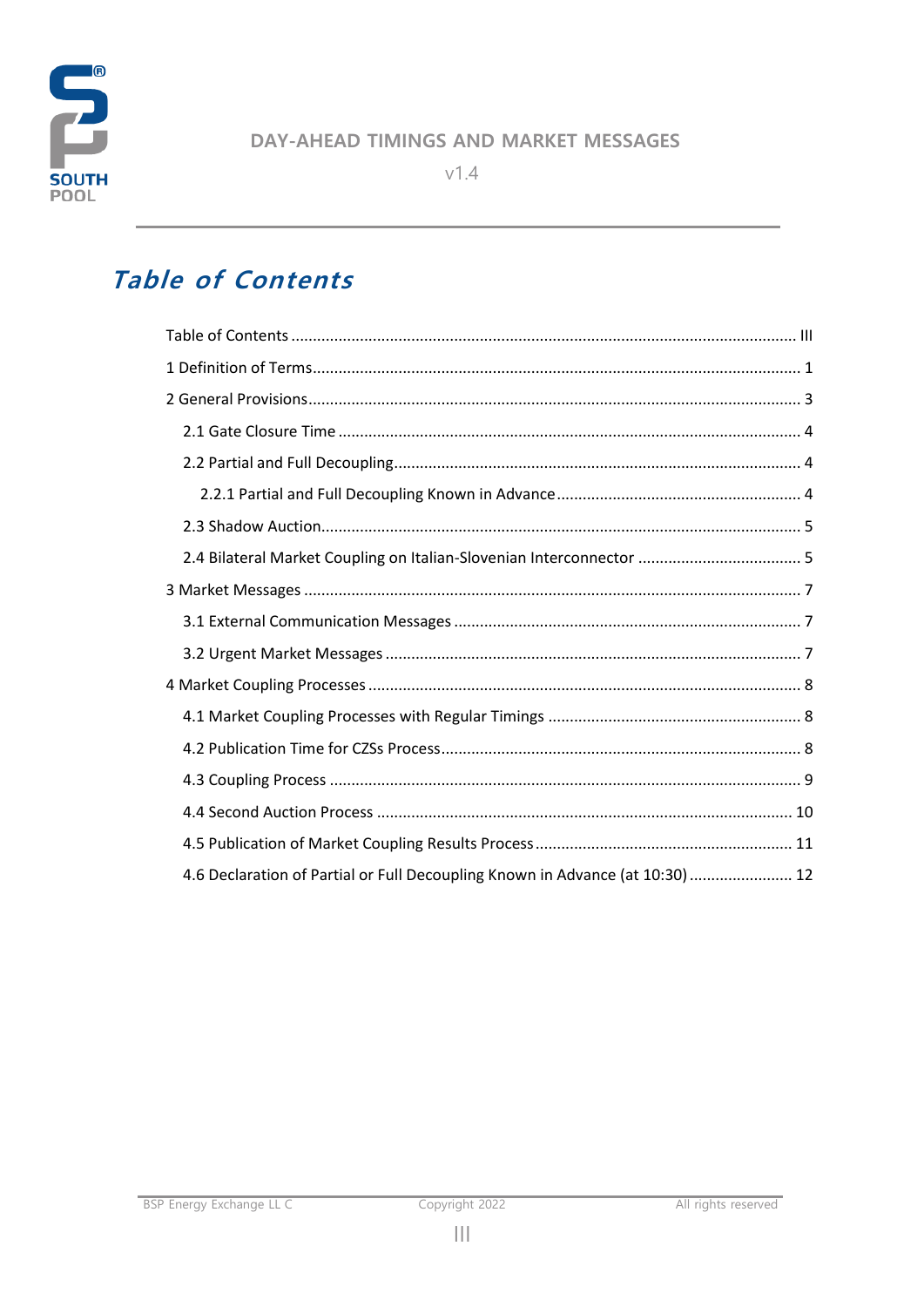

v1.4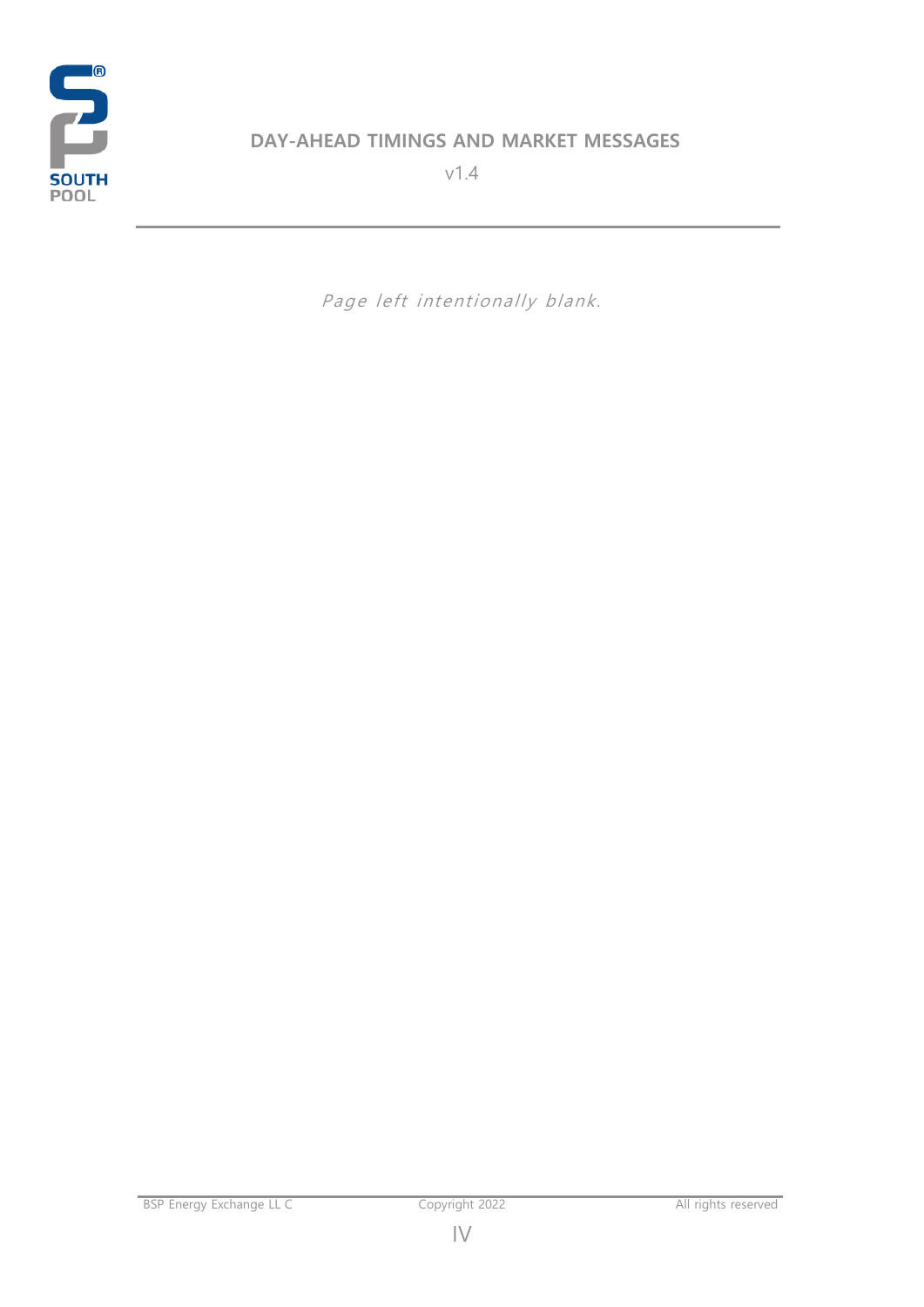

v1.4

## <span id="page-4-0"></span>**1 Definition of Terms**

CZC ..............................................Cross-Zonal Capacities (Available Transfer Capacities).

- Market Coupling ....................... mechanism for the coordination of two or more energy markets of neighbouring areas that integrates the management of the interconnector capacity between the areas and the energy trading.
- Market Participant.................an Exchange Participant that has been admitted to an individual Market.

Multilateral Market Coupling Agreement ........... operational agreement governing Market Coupling of MRC region.

Parties .........................................PXs and TSOs of Multilateral Market Coupling Agreement.

PX..................................................Power Exchange.

Second Auction......................is a procedure applied when price threshold during Day-ahead Auction Trading is reached or exceeded.

TSO ..............................................Transmission System Operator.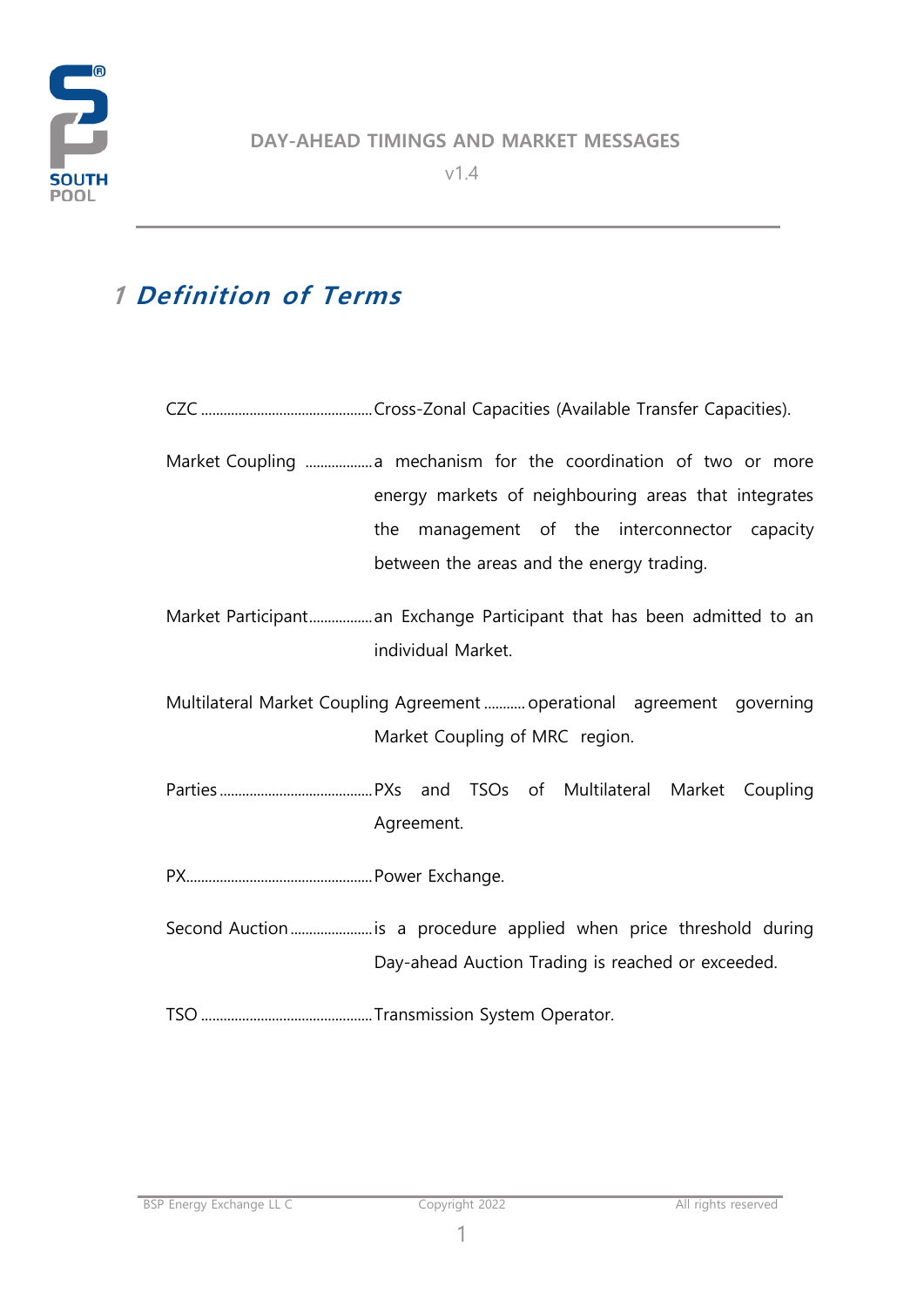

v1.4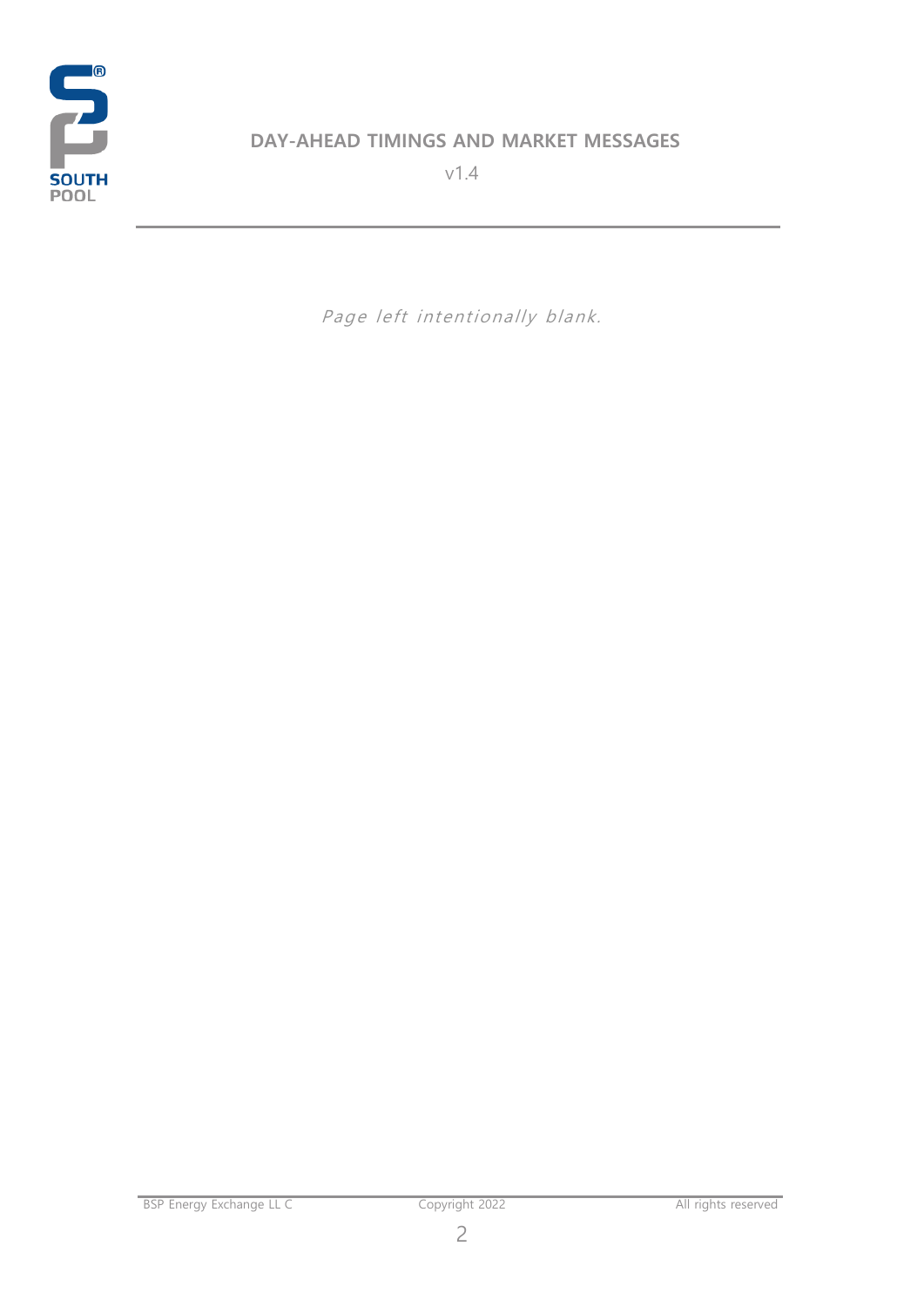

v1.4

## <span id="page-6-0"></span>**2 General Provisions**

- (1) These day-ahead timings and market messages set forth procedures for Market Coupling.
- (2) Day-ahead timings and market messages are defined in accordance with Multilateral Market Coupling Agreement or Bilateral Market Coupling Agreement.
- (3) Market Coupling is divided into three separate processes:
	- a) Pre-Coupling process (Publication time for CZCs);
	- b) Coupling process;
	- c) Post-Coupling process (Publication of Market Coupling results).
- (4) Depending on the market situation, following day-ahead timings will apply for each Market Coupling process:
	- a) Regular timings; or
	- b) Back-Up timings; or
	- c) Fall-back timings; or
	- d) Isolated market timings.
- (5) In a case of triggering the Second Auction, second auction timings will apply for coupling process.
- (6) BSP may in case of back-up timings, fall-back timings, isolated market timings and second auction timings provide to Market Participants following market messages by e-mail:
	- a) External communication messages (ExC);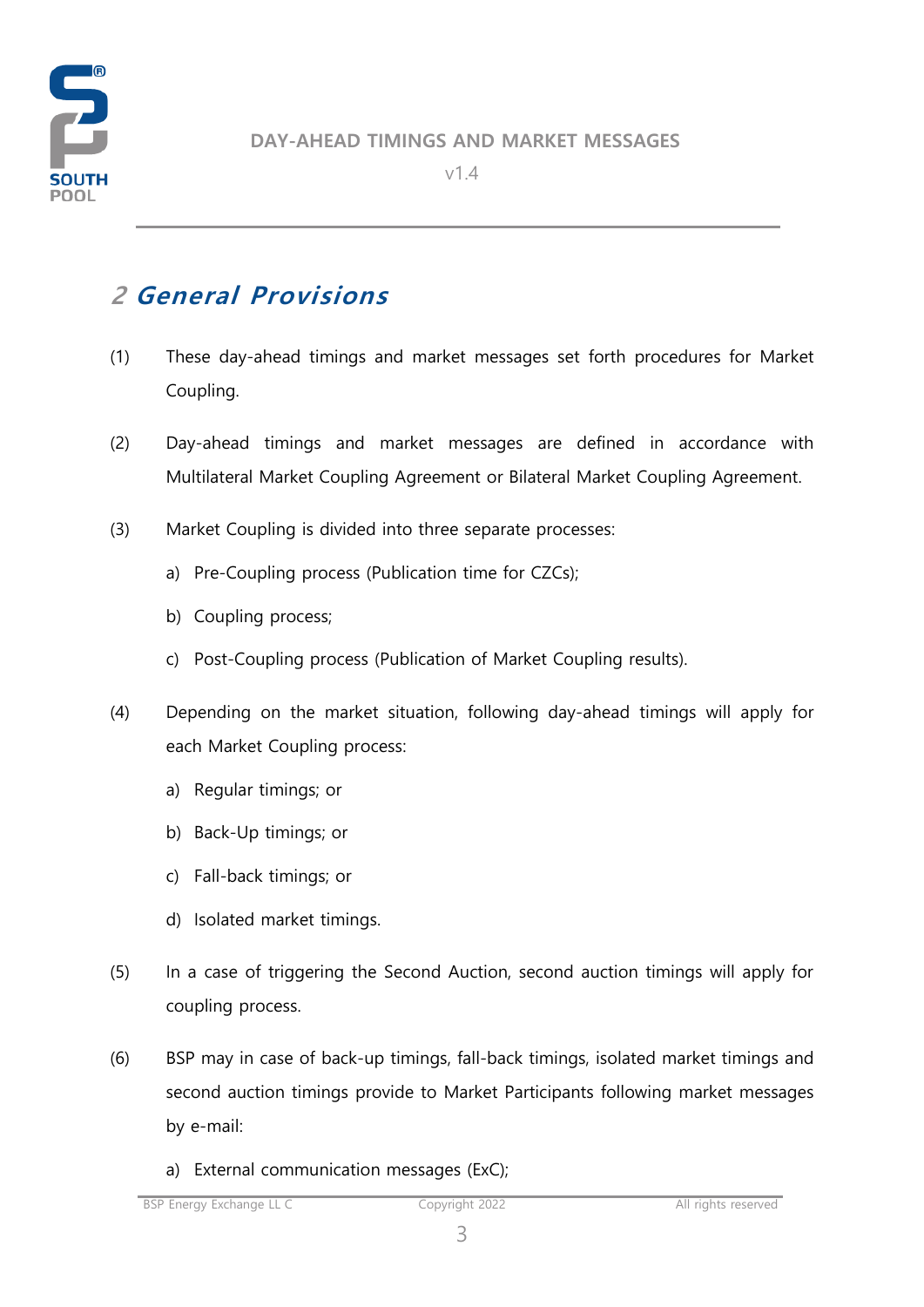

v1.4

b) Urgent market messages (UMM);

#### <span id="page-7-0"></span>**2.1 Gate Closure Time**

- (1) Gate closure time is the time until which Market Participants can enter and manage their orders.
- (2) Gate closure time is set to 12:00 CET in case of regular and back-up timings.
- (3) In case of fall-back timings,isolated market timings and second auction timings, a new gate closure time will be set by BSP and provided to Market Participants with market messages by e-mail.

#### <span id="page-7-1"></span>**2.2 Partial and Full Decoupling**

- (1) Declaration of partial decoupling is a situation where one or more interconnectors are decoupled if Market Coupling cannot produce correct results by a given hour. In that case fall-back timings will apply for Market Coupling processes.
- (2) Declaration of full decoupling is a situation where all interconnectors are decoupled if Market Coupling cannot produce correct results by a given hour. In that case fall-back timings will apply for Market Coupling process.

#### <span id="page-7-2"></span>**2.2.1 Partial and Full Decoupling Known in Advance**

(1) If an issue that caused partial or full decoupling persist following trading day, Parties have a possibility to declare partial or full decoupling in advance. In that case bilateral Market Coupling on Italian-Slovenian interconnector will apply.

BSP Energy Exchange LL C Copyright 2022 All rights reserved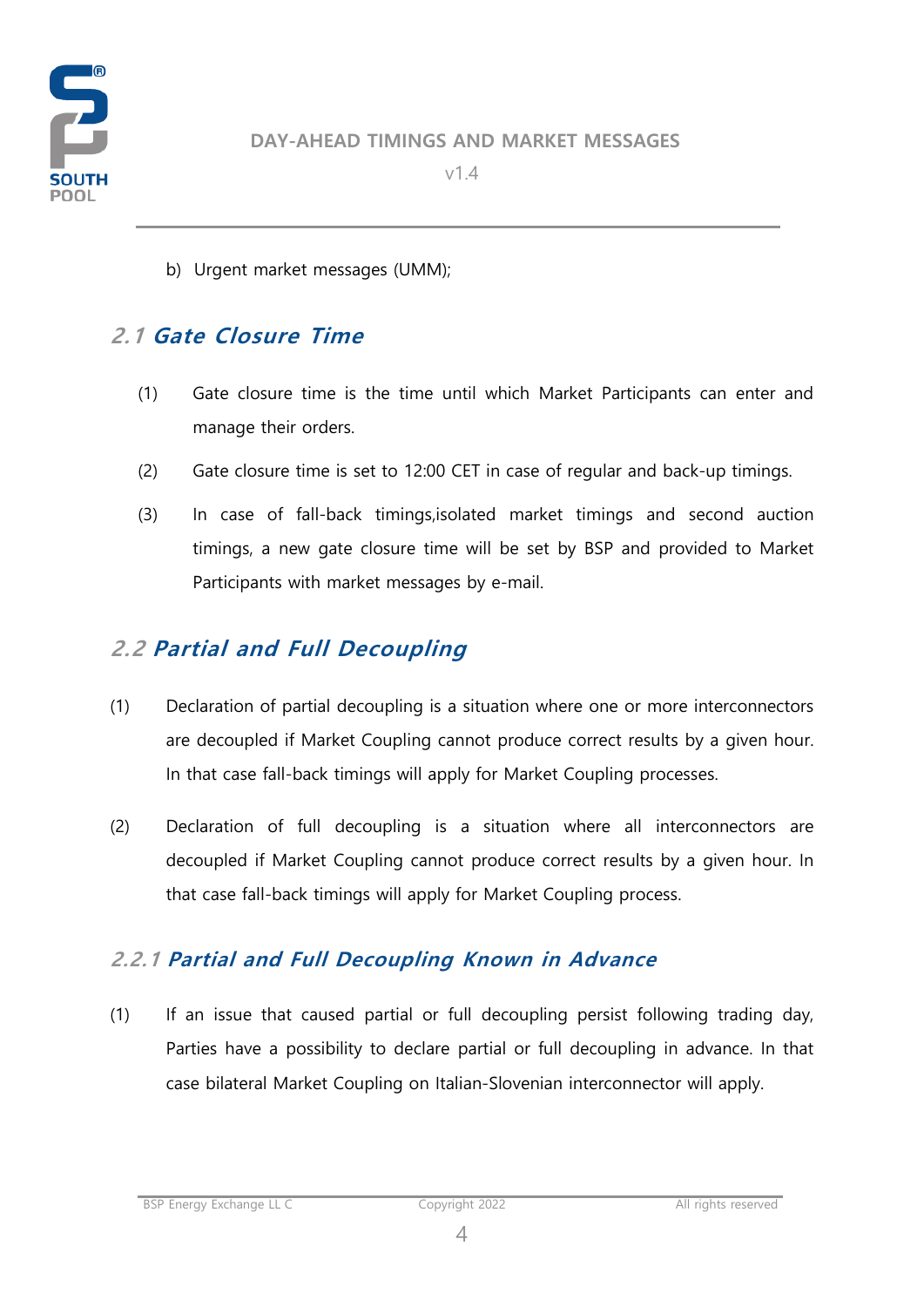

v1.4

#### <span id="page-8-0"></span>**2.3 Shadow Auction**

- (1) Shadow auction is a solution applied on concerned interconnectors in a case of partial or full decoupling in the form of explicit auctions.
- (2) Shadow auction for Italian-Slovenian interconnector is performed by JAO (Joint Allocation Office).

## <span id="page-8-1"></span>**2.4 Bilateral Market Coupling on Italian-Slovenian Interconnector**

(1) Even if partial or full decoupling is declared, Italian and Slovenian TSOs and PXs may remain coupled on Italian-Slovenian interconnector. In that case BSP may add to market messages notification status for bilateral Market Coupling on Italian-Slovenian interconnector.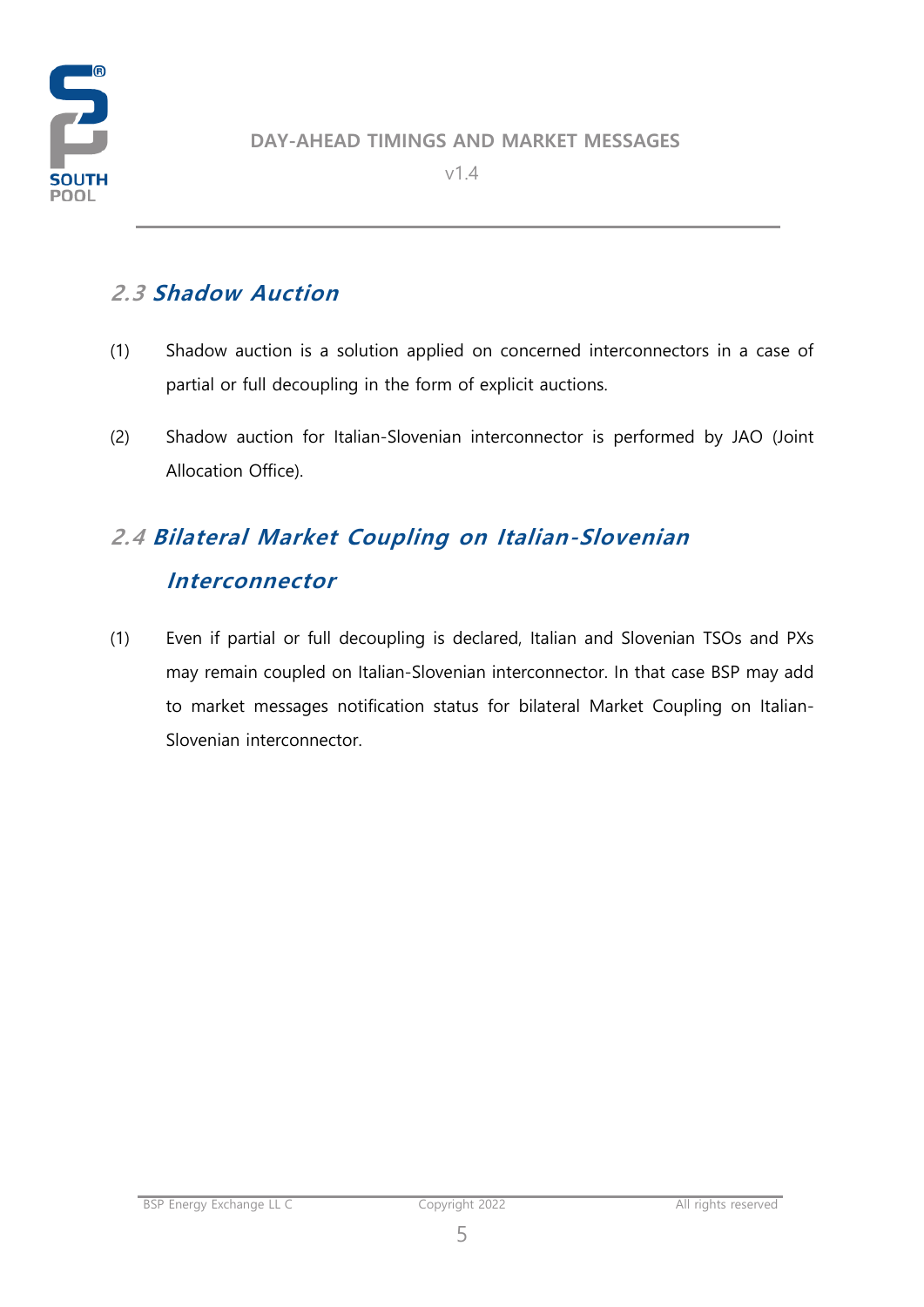

v1.4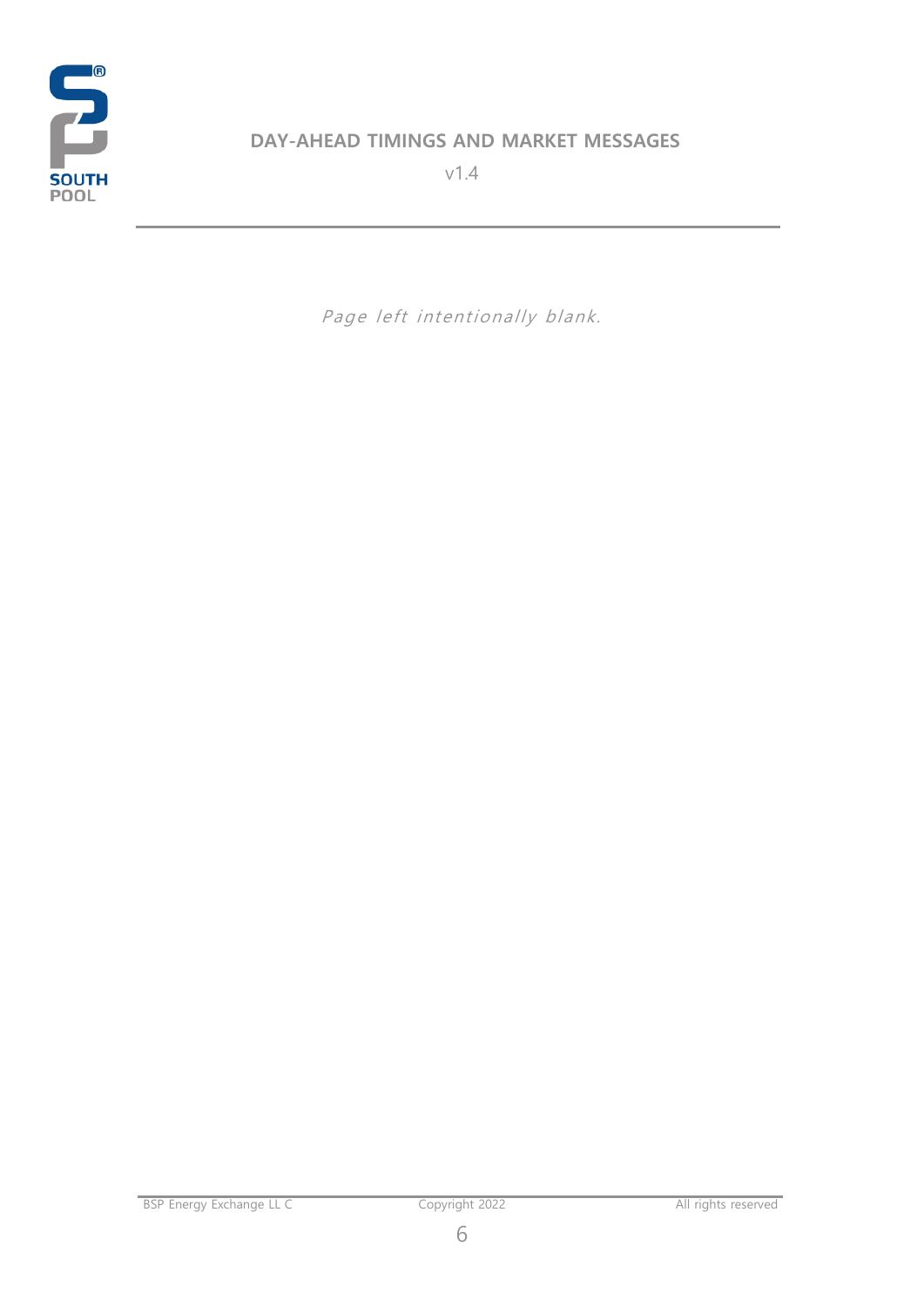

v1.4

## <span id="page-10-0"></span>**3 Market Messages**

## <span id="page-10-1"></span>**3.1 External Communication Messages**

| Message ID    | Message title                                                          | Sending time |  |
|---------------|------------------------------------------------------------------------|--------------|--|
| <b>ExC 01</b> | Thresholds reached - Reopening of the order books                      | ASAP         |  |
| ExC_02        | Delay in Market Coupling results publication                           | 12:45        |  |
| ExC_03a       | Risk of partial decoupling known in advance                            | 10:00        |  |
|               | Risk of partial decoupling                                             | 12:40        |  |
| $ExC_03b$     | Further delay of the Market Coupling Session known in advance          | 10:00        |  |
|               | Further delay of the Market Coupling Session                           | 13:50        |  |
| $ExC_04a$     | Partial decupling – Reopening of order books                           | 13:05        |  |
| ExC 04b       | Full decoupling                                                        | 14:20        |  |
| ExC_05a       | Partial decoupling known in advance                                    | 10:30        |  |
| ExC_05b       | Full decoupling known in advance                                       | 10:30        |  |
| ExC 06        | Delay in Market Coupling Results publication due to curtailment at max | 12:45        |  |
|               | price detected in Lithuania, Finland or Sweden                         |              |  |

## <span id="page-10-2"></span>**3.2 Urgent Market Messages**

| Message ID     | Message title                                                          | Sending time |
|----------------|------------------------------------------------------------------------|--------------|
| <b>UMM 01a</b> | Delay in final Market Coupling results publication                     | 13:05        |
| <b>UMM 01c</b> | Delay in Local Market Results publication (after a Partial Decoupling) | 13:50        |
| <b>UMM 01d</b> | Delay in Local Market Results publication (after a Partial Decoupling) | 14:20        |
| <b>UMM 02</b>  | Risk of partial decoupling for one or more interconnectors             | 11:15        |
| <b>UMM 03</b>  | One or more interconnectors decoupled                                  | 11:30        |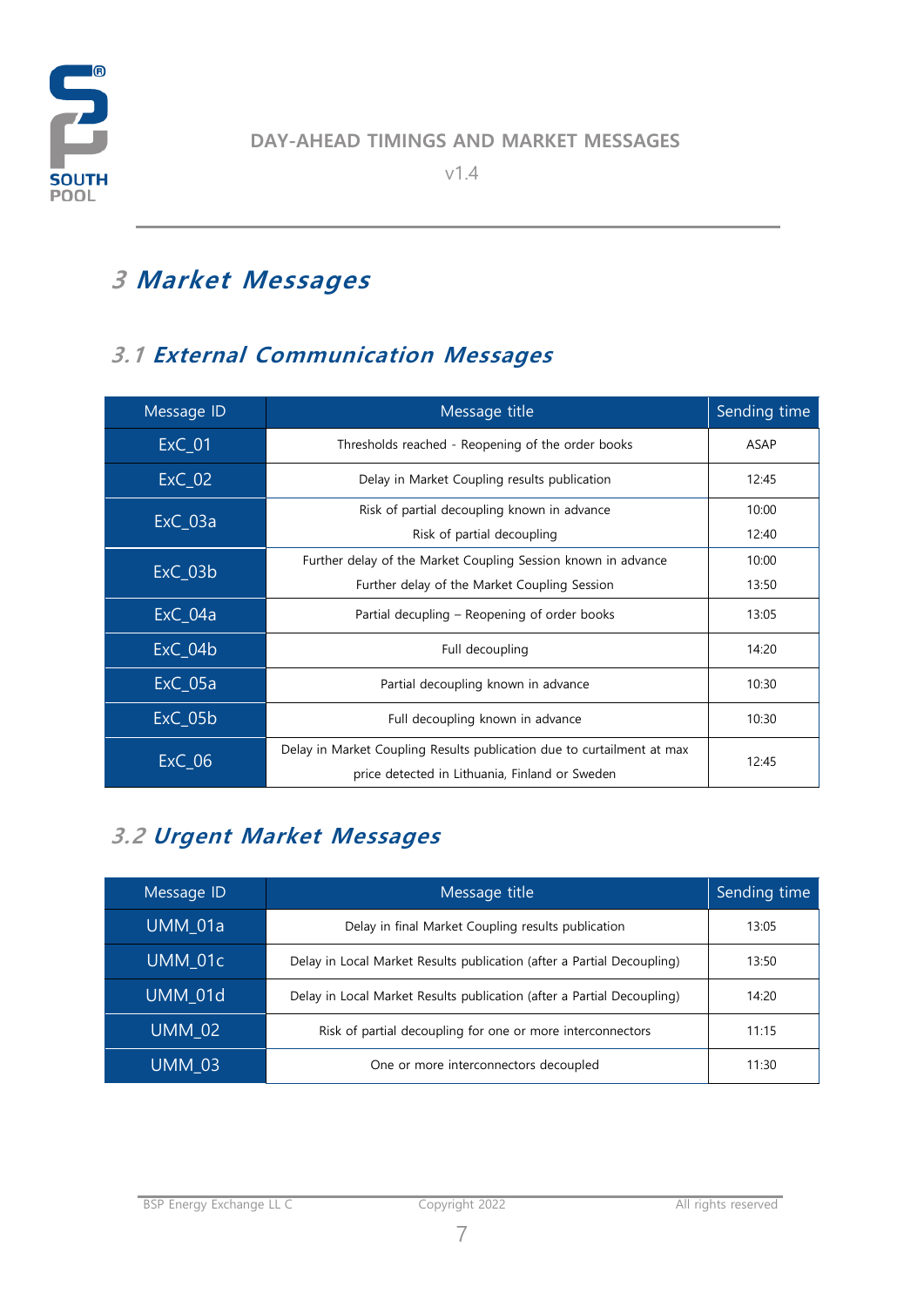

v1.4

## <span id="page-11-0"></span>**4 Market Coupling Processes**

## <span id="page-11-1"></span>**4.1 Market Coupling Processes with Regular Timings**

- (1) In case there are no disturbances in the systems operated by the Parties, following timings will apply:
	- a) Publication time for CZCs is set to 10:30;
	- b) Gate closure time is set to 12:00;
	- c) Publication time of Market Coupling results is set to 12:57.

#### <span id="page-11-2"></span>**4.2 Publication Time for CZSs Process**

| <b>Time</b> | <b>Process</b>                                                                              | <b>Timings</b> | Description                                                                                                         |
|-------------|---------------------------------------------------------------------------------------------|----------------|---------------------------------------------------------------------------------------------------------------------|
| 10:30       | Publication time for CZCs                                                                   | Regular        |                                                                                                                     |
| 11:15       | Sending of UMM 02                                                                           | Back-up        | If CZCs not published, UMM 02 is send to<br>Market Participants                                                     |
| 11:35       | JAO ends the bid submission for the<br>Shadow Auctions for the concerned<br>interconnectors |                | Refer to shadow auction                                                                                             |
| 11:30       | Latest time for publication of CZCs                                                         | Back-up        |                                                                                                                     |
| 11:30       | Concerned interconnectors are decoupled                                                     | Fall-back      | If CZCs for concerned interconnectors are<br>not published by 11:30, the concerned<br>interconnectors are decoupled |
| 11:30       | Sending of UMM 03                                                                           | Fall-back      |                                                                                                                     |
| By 11:55    | JAO publishes the results of the shadow<br>auction for the concerned interconnectors        |                | Refer to shadow auction                                                                                             |
| 12:00       | Gate closure time                                                                           | Regular        |                                                                                                                     |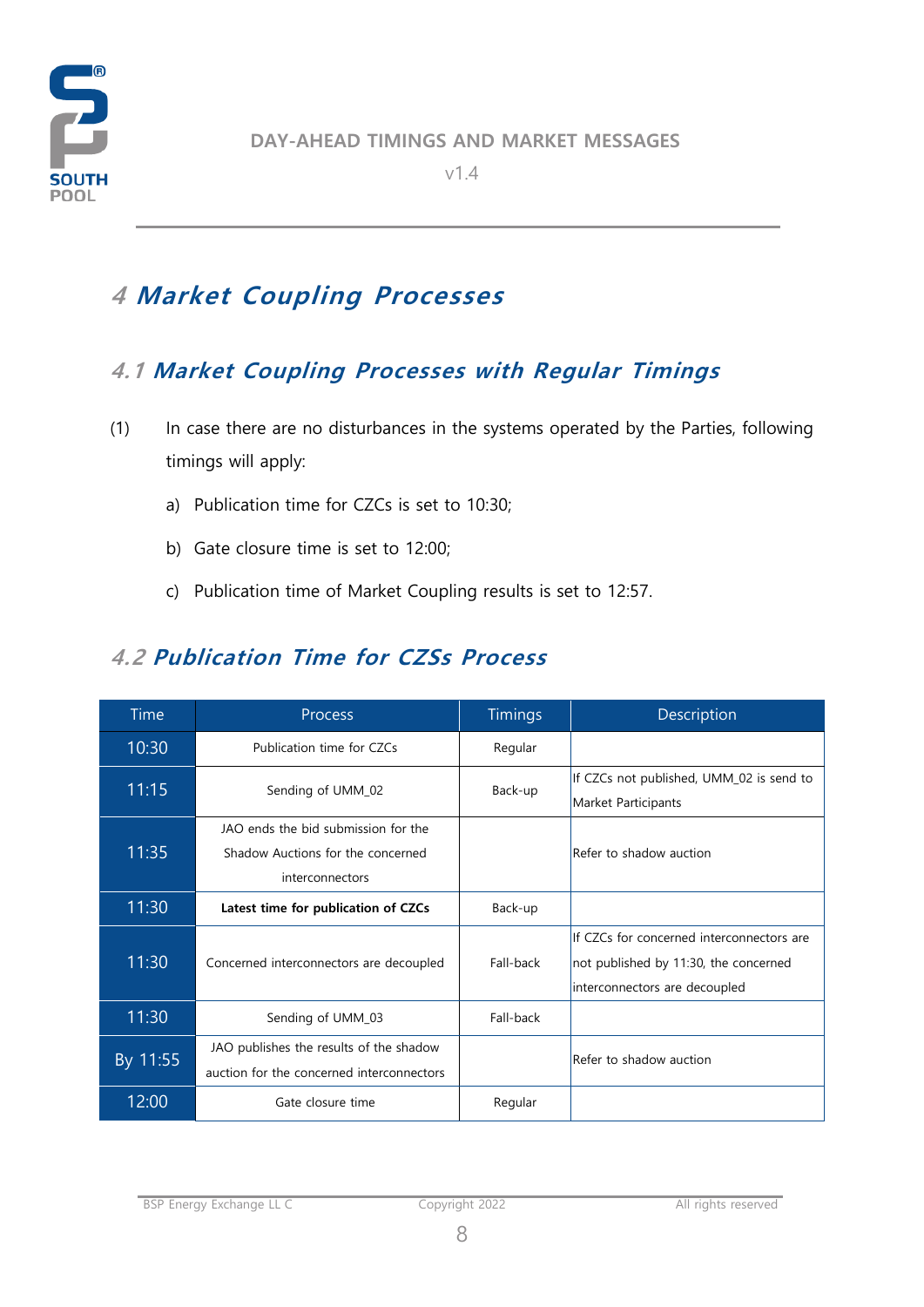

v1.4

## <span id="page-12-0"></span>**4.3 Coupling Process**

| <b>Time</b>        | Process                                                                                     | Timings                      | Description                                                                                                  |
|--------------------|---------------------------------------------------------------------------------------------|------------------------------|--------------------------------------------------------------------------------------------------------------|
| 12:00              | Gate closure time                                                                           | Regular                      |                                                                                                              |
| 12:40              | Sending of ExC_03a                                                                          | Back-up                      | If NEMOs cannot provide their order book<br>to other PXs, ExC_03a is sent to Market<br>Participants          |
| 12:50              | JAO ends the bid submission for the<br>Shadow Auctions for the concerned<br>interconnectors |                              |                                                                                                              |
| 13:05              | Latest time for NEMOs sending order<br>book                                                 | Back-up                      |                                                                                                              |
| 13:05              | NEMO is decoupled                                                                           | Fall-back                    | If NEMOs cannot provide their order book<br>to other PXs by 13:05, relevant NEMOs are<br>decoupled           |
| 13:05              | Sending of ExC_04a                                                                          | Fall-back                    | If NEMOs cannot provide their order book<br>to other PXs by 13:05, ExC_04a is sent to<br>Market Participants |
| By 13:15           | JAO publishes the results of the shadow<br>auction for the concerned interconnectors        |                              |                                                                                                              |
| $13:10 -$<br>13:25 | Reopening of NEMOs order book                                                               | Fall-back<br>Isolated market | The timings apply even in the case of BSP<br>decupling                                                       |
| 13:25              | Gate closure time                                                                           | Fall-back<br>Isolated market | The timings apply even in the case of BSP<br>decupling                                                       |
| 13:50              | Sending of UMM_01c                                                                          | Isolated market              | If BSP cannot publish isolated market<br>results by 13:50, UMM_01c will be sent to<br>Market Participants    |
| 14:20              | Sending of UMM_01d                                                                          | Isolated market              | If BSP cannot publish isolated market<br>results by 14:20, UMM_01d will be sent to<br>Market Participants    |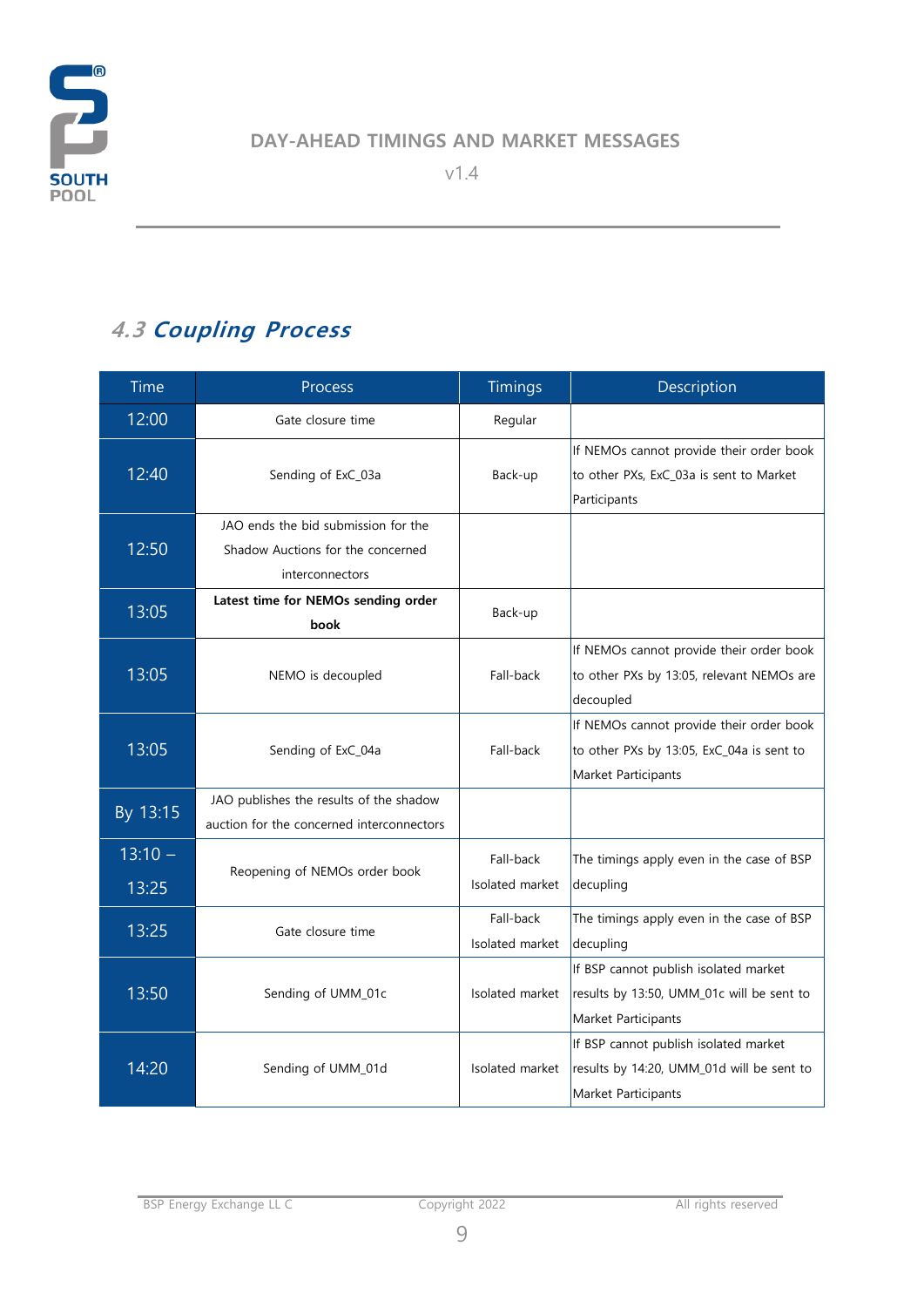

v1.4

## <span id="page-13-0"></span>**4.4 Second Auction Process**

| <b>Time</b>                           | <b>Process</b>        | Timings        | Description                                                                                                                                   |
|---------------------------------------|-----------------------|----------------|-----------------------------------------------------------------------------------------------------------------------------------------------|
| After<br>12:00                        | Sending of ExC_01     | Second auction | If the price threshold is reached or<br>exceeded BSP shall send out the ExC 01<br>message with the new gate opening and<br>gate closure time. |
| hh:mm<br>defined<br>in ExC_01         | New gate opening time | Second auction | Exchange trader must enter, modify or<br>delete orders in accordance with the<br>description set in ExC 01 message.                           |
| Gate<br>opening<br>$time + 10$<br>min | New gate closure time | Second auction |                                                                                                                                               |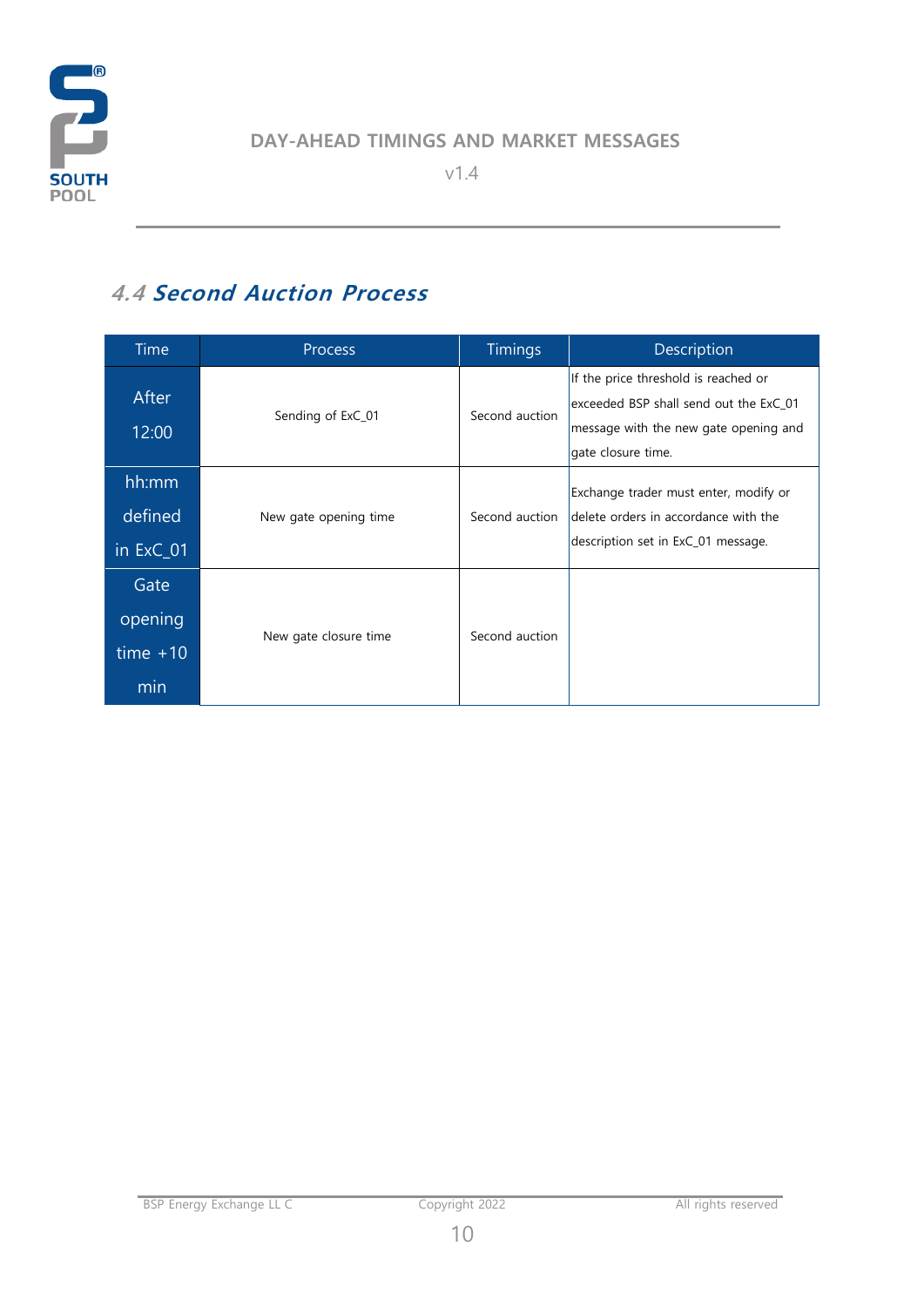

v1.4

## <span id="page-14-0"></span>**4.5 Publication of Market Coupling Results Process**

| Time              | Process                                                                          | Timings         | Description                                                                                                  |
|-------------------|----------------------------------------------------------------------------------|-----------------|--------------------------------------------------------------------------------------------------------------|
| 12:45             | Sending of ExC_02                                                                | Back-up         | If there are issues with calculation of<br>Market Coupling Results, ExC_02 is send<br>to Market Participants |
| 12:57             | Publication time of Market Coupling results                                      | Regular         |                                                                                                              |
| 13:05             | Sending of UMM_01                                                                | Back-up         | If Market Coupling results are not<br>published by 13:05, UMM_01 is sent to<br>Market Participants           |
| 13:50             | Sending of ExC 03b                                                               | Back-up         | If Market Coupling results are not<br>published by 13:50, ExC_03b is sent to<br>Market Participants.         |
| 14:10             | JAO ends bid submission for the shadow<br>auction for concerned interconnectors  |                 | Refer to shadow auction                                                                                      |
| 14:20             | Latest time for publication of Market<br><b>Coupling results</b>                 | Back-up         |                                                                                                              |
| 14:20             | Sending of ExC_04b                                                               | Fall-back       | If Market Coupling results are not<br>published by 14:20, ExC_04b is sent to<br>Market Participants          |
| By 14:28          | JAO publishes the results of the shadow<br>auction for concerned interconnectors |                 | Refer to shadow auction                                                                                      |
| $14:30-$<br>14:40 | Reopening of BSP order book                                                      | Isolated market |                                                                                                              |
| 14:40             | Gate closure time                                                                | Isolated market |                                                                                                              |
| 14:45             | Publication of isolated market results                                           | Isolated market |                                                                                                              |